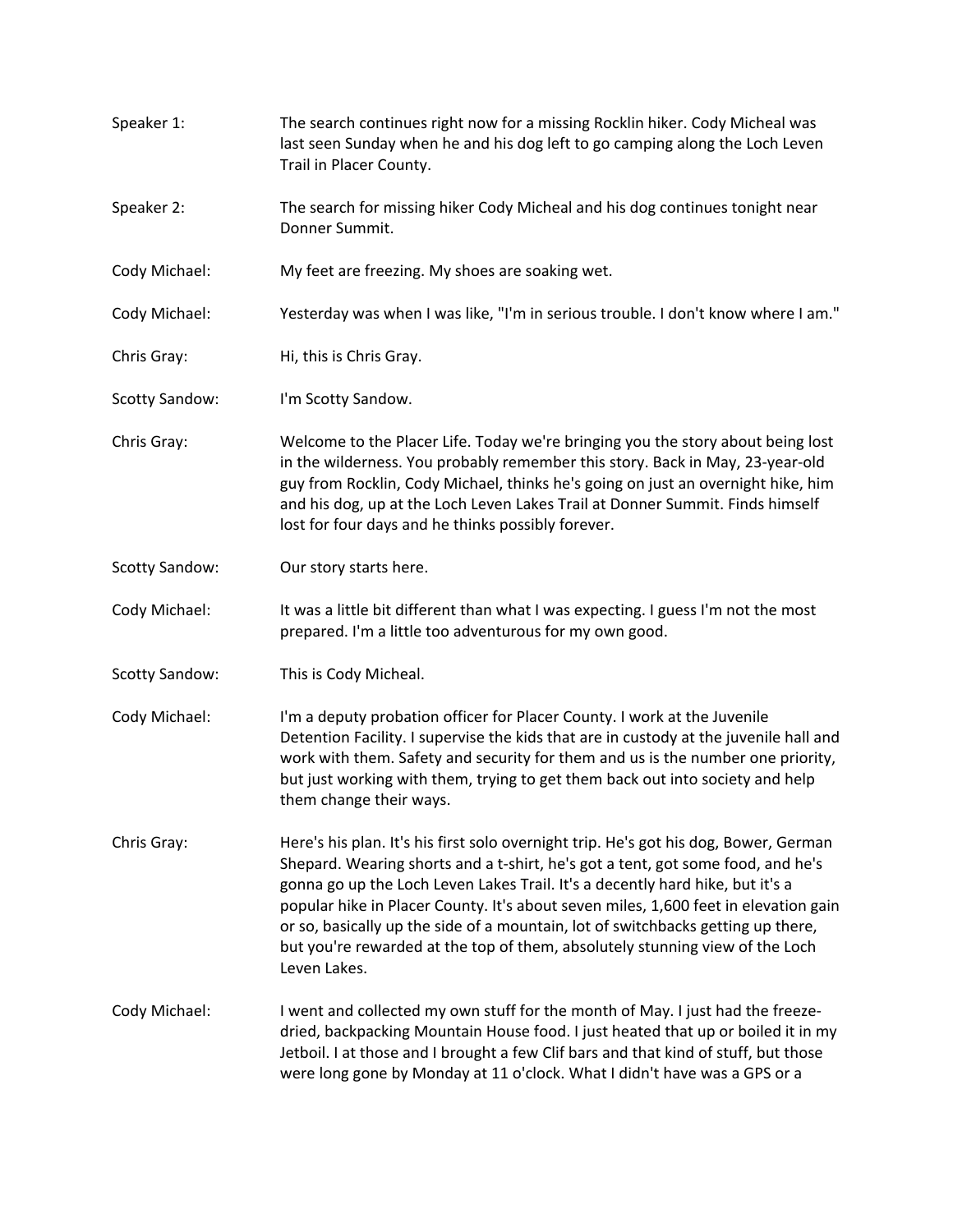|                       | compass. Most people don't even need that. You just have that foundational<br>navigational skills. Unfortunately, I didn't have that either.                                                                                                                                                                                                                                                                                                            |
|-----------------------|---------------------------------------------------------------------------------------------------------------------------------------------------------------------------------------------------------------------------------------------------------------------------------------------------------------------------------------------------------------------------------------------------------------------------------------------------------|
| Chris Gray:           | Another thing he's not prepared for, snow. Last May there was still some snow<br>in the Sierra. As he heads up the mountain with the ground still covered in it,<br>Cody has no trail to follow.                                                                                                                                                                                                                                                        |
| Cody Michael:         | It was just a last-minute thing. I was about 15 minutes away from the trail head,<br>and I just figure I know my mom worries, and a lot more so than my dad, but I<br>just texted my dad because we went previously and he's familiar with it and I<br>just said, "Hey, at the Loch Leven trail head. Backpacking. Be back tomorrow."<br>That probably saved my life, to be honest. If I didn't do that, I probably wouldn't<br>be here.                |
|                       | Pretty much as soon as I got to the top, or not at the lakes, but at the top of the<br>mountain, I think I was a little off to the right of the lakes, I set up camp real<br>quick because it started raining, and so pretty much my whole Sunday<br>backpacking was just getting up there, setting up as fast as possible, and sitting<br>in my tent all the way until the next morning, because it wasn't pouring, but it<br>was raining pretty good. |
| Chris Gray:           | Uneventful Sunday night. You're ready to come back. At some point you send a<br>message to your family, right?                                                                                                                                                                                                                                                                                                                                          |
| Cody Michael:         | Yeah.                                                                                                                                                                                                                                                                                                                                                                                                                                                   |
| Cody Michael:         | Update part two for Alexa.                                                                                                                                                                                                                                                                                                                                                                                                                              |
| <b>Scotty Sandow:</b> | Alexa's Cody's sister.                                                                                                                                                                                                                                                                                                                                                                                                                                  |
| Cody Michael:         | My shoes are soaking wet. My feet are freezing. Bower's playing in the snow.                                                                                                                                                                                                                                                                                                                                                                            |
| Cody Michael:         | I knew I wasn't on the trail, but I thought I was heading in a direction that would<br>take me to those switchbacks. I should've stopped at that point because I knew I<br>wasn't where I needed to be, but I didn't think it was that big of a deal to where<br>I was way far off, I thought if I just kept heading down in this direction I'd run<br>into the switchbacks and I'd be fine from there, but unfortunately that wasn't<br>the case.      |
| Howard Michael:       | I had a dinner meeting that night and got home around 7:30 is what I recall.                                                                                                                                                                                                                                                                                                                                                                            |
| Chris Gray:           | That's Cody's dad.                                                                                                                                                                                                                                                                                                                                                                                                                                      |
| Howard Michael:       | Hi, I'm Howard Michael, and I'm the father of Cody Michael. I remember sitting<br>down on the couch and starting going through my normal decompression<br>period after a long hard day's work. Then it dawned on me that I hadn't seen his<br>vehicle.                                                                                                                                                                                                  |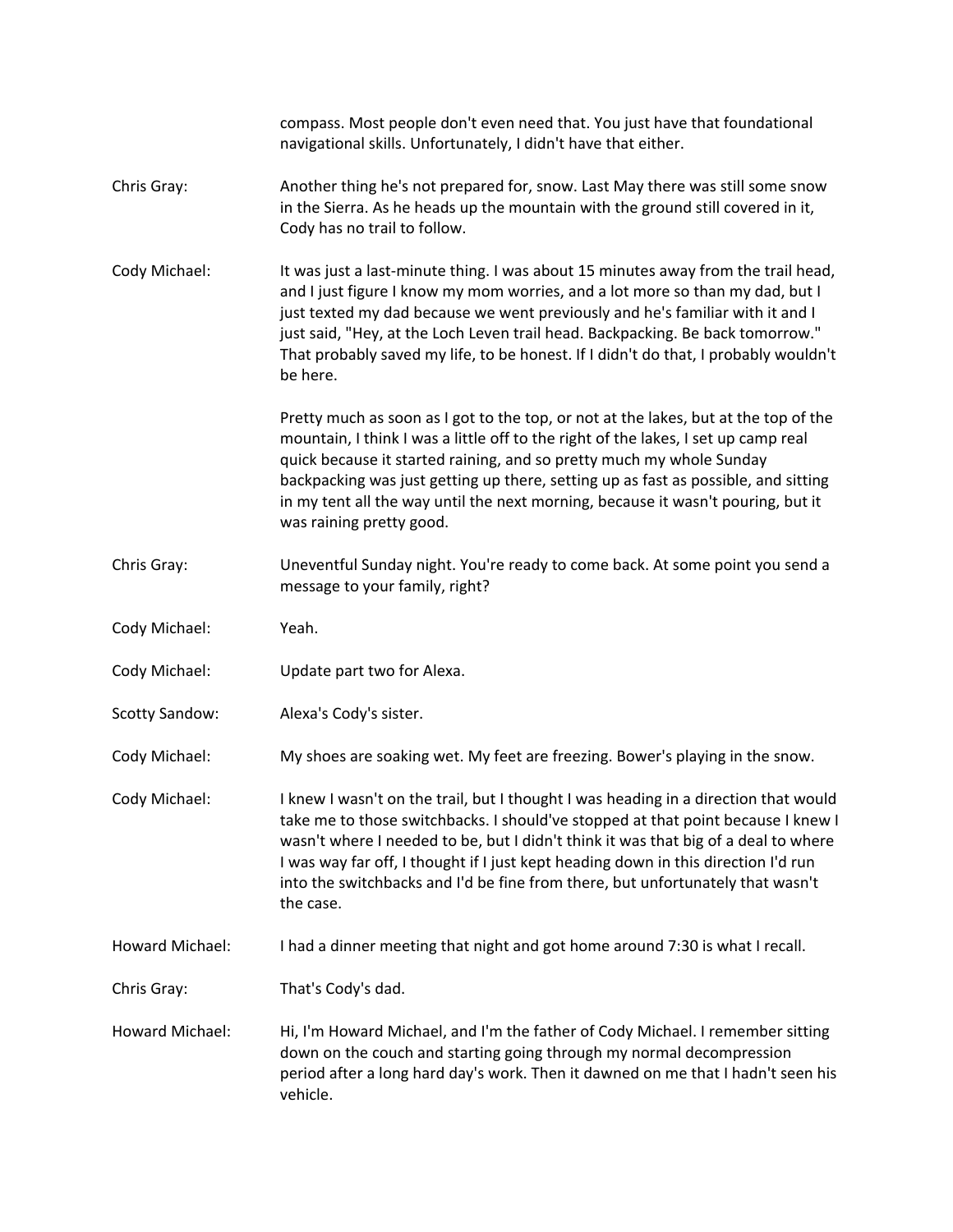| Chris Gray:           | Cody's a recent Sac State grad. He was still living his folks at the time.                                                                                                                                                                                                                                                                                                                                                                                                                                                                                                                                                        |
|-----------------------|-----------------------------------------------------------------------------------------------------------------------------------------------------------------------------------------------------------------------------------------------------------------------------------------------------------------------------------------------------------------------------------------------------------------------------------------------------------------------------------------------------------------------------------------------------------------------------------------------------------------------------------|
| Howard Michael:       | Other than that, life just was normal. I asked his mom if she had heard from<br>him. Dana said that she had not, and it immediately struck me. I called CHP. She<br>had gotten his vehicle identification information so that we could pass that<br>along. I asked CHP if they had a unit in the area. They said they do have one<br>nearby and they could send somebody over to check.                                                                                                                                                                                                                                           |
|                       | We gave them the vehicle information, they checked, called back in about 15<br>minutes, and they said, "Yeah, his vehicle's still there." By this time, it's almost<br>completely dark, so it's probably around 8:30 at night I'm guessing. I<br>immediately replied, "That's not good." I remember the dispatcher echoing that,<br>saying, "Yeah, that's not good." I said, "All right, well we're on our way up." By<br>the time I got up there, there was a sheriff unit and a CHP unit waiting for our<br>arrival.                                                                                                            |
| <b>Scotty Sandow:</b> | Once you got onto the scene there and you recognize that something's<br>happening here, describe that feeling.                                                                                                                                                                                                                                                                                                                                                                                                                                                                                                                    |
| Howard Michael:       | That's a terrible feeling, and not one I ever want to experience again. I still held<br>out hope, knowing that he's in great shape and he's got a good dog with him,<br>and like I said, he's got the means of which to protect himself, so I figured he<br>maybe just  I knew something was not right, because he wouldn't just hang<br>out there and do various things. Something just wasn't right. We figured he<br>must be hurt, either the dog got hurt and he's looking for the dog, or the dog<br>got lost. Thoughts start to wander. Start to wonder why that would've occurred.<br>It's completely out of the ordinary. |
|                       | I pressed myself to maintain a positive mindset while we waited for the CHP<br>helicopter to arrive and fly the mountain. We were hopeful that doing that that<br>evening, which they did, that they would find them quickly and then this would<br>just be a short-lived experience, but that wasn't the case.                                                                                                                                                                                                                                                                                                                   |
| Cody Michael:         | I started going down the side of the mountain, and I knew I was way far off from<br>where I needed to be, because the terrain was awful. You had to bushwhack,<br>and I had to pick Bower up and go through bushes. It was really dangerous, just<br>to be honest. I knew it wasn't like those nice switchbacks.                                                                                                                                                                                                                                                                                                                  |
| Chris Gray:           | Instead of heading north back to the trail head as he hoped, he steadily drifts<br>south through one of the most rugged sections of the county, toward the Upper<br>Royal Gorge of the American River Canyon.                                                                                                                                                                                                                                                                                                                                                                                                                     |
| Cody Michael:         | At that point I thought maybe I should just climb back up this stuff and try to get<br>back down towards those switchbacks, but the terrain was so rough that I don't<br>even know if I could've made it back up, so I didn't really have an option. I had<br>to go down. There were lots of those natural streams. It was easier to walk in<br>that stuff than it was to the side because it was just dangerous cliffs and thick,                                                                                                                                                                                                |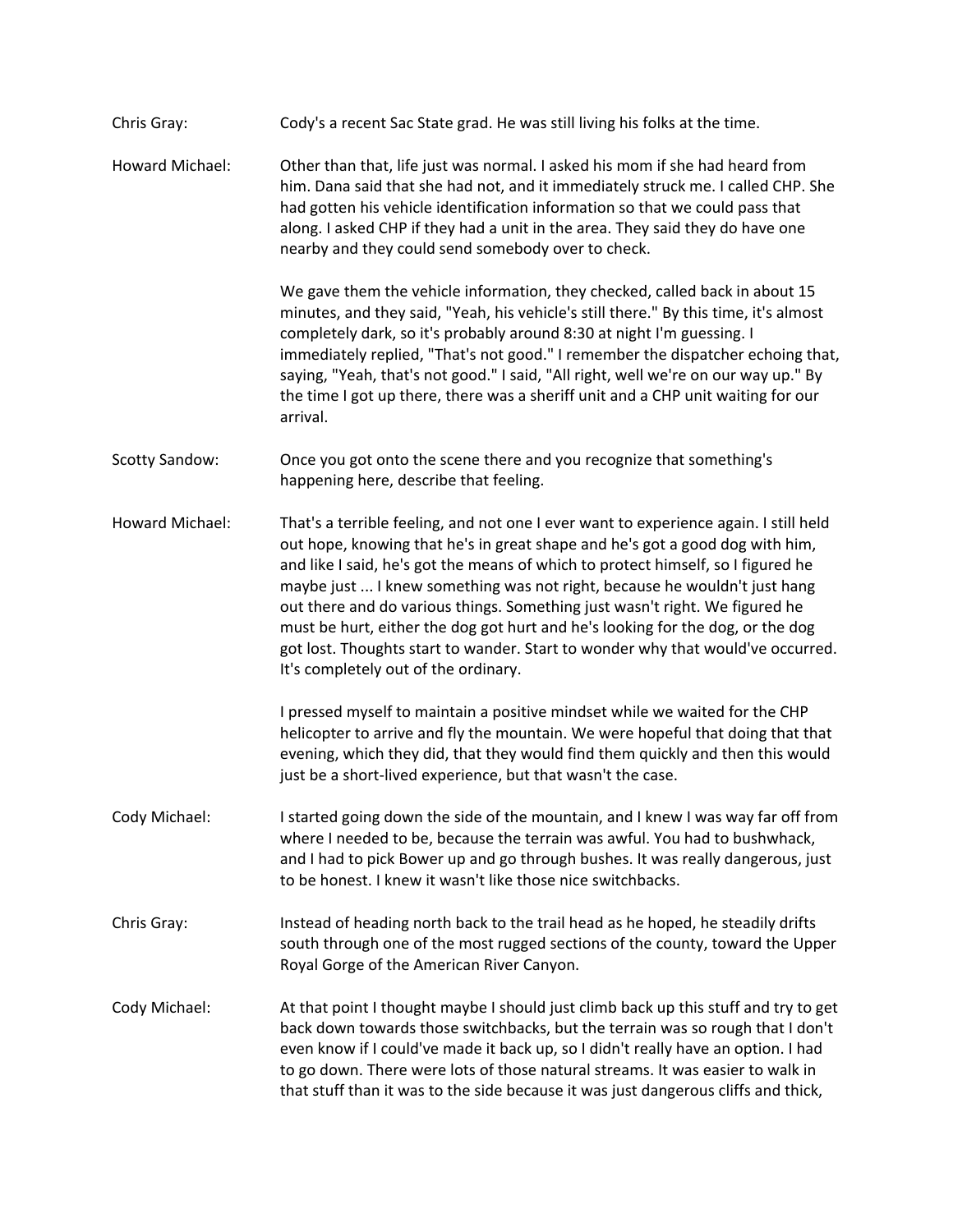| thick brush that was up above my waist. I'd have to carry Bower and just walk      |
|------------------------------------------------------------------------------------|
| through it. It obviously wasn't pleasant to walk through that stuff. We actually   |
| walked in the natural streams, almost like a little river, and just followed that. |

My thinking behind that was I knew there was a waterfall at the bottom of the Loch Leven Trail, and I was thinking that that would hopefully connect me back to that water source. That's really what I did. I really thought that if I followed that for however long I needed to, that even though I wasn't on the trail and it started swinging off to the left and I knew I needed to go to the right, but I really figured that that would probably swing back around and take me where I needed to go, so I blindly followed that, which was the first big mistake I made. T

here was bear stool all over. I knew we were not in a good spot. I could see fresh footprints because it rained the night before. I'm not an expert with that stuff, but I was pretty sure they were pretty fresh. They were monstrous footprints, or bear paw prints, whatever you want to call them. I knew we were getting into an area where they were probably at. I was a little bit more alert, looking around.

At one point I got a little bit relaxed, and I was just walking, looking at the ground, tired at that point, knew I wasn't where I needed to be, and was stressing about that, and then all of a sudden he just took off. The fur stood up on his back. It was the most aggressive bark I've ever heard from him. He took off and I looked up, and there was a bear probably 100 feet away or so. It took off. I called for him. Fortunately, he stopped.

- Chris Gray: Just pause there for a second. That happens to you. Your dog chases a bear off, and you're telling that story for years, right?
- Scotty Sandow: That's just a footnote in the overall story of your getting lost.
- Chris Gray: That's nuts.
- Cody Michael: Never in a million years did I think that I'd go out backpacking and get lost like this. My first few things when I go backpacking is bears, mountain lions. That's what I would think would happen if it was going to take a turn for the wrong. If it was going to go bad, I thought that would be it. I was prepared for something like that, but I wasn't prepared for this.
- Ty Conners: Majority of the time it always seems to happen at two in the morning or 12 at night and all of us are sleeping.
- Scotty Sandow: This is Sergeant Ty Conners with the Placer County Sheriff's Office. He leads a lot of the search and rescue efforts along the I-80 Corridor.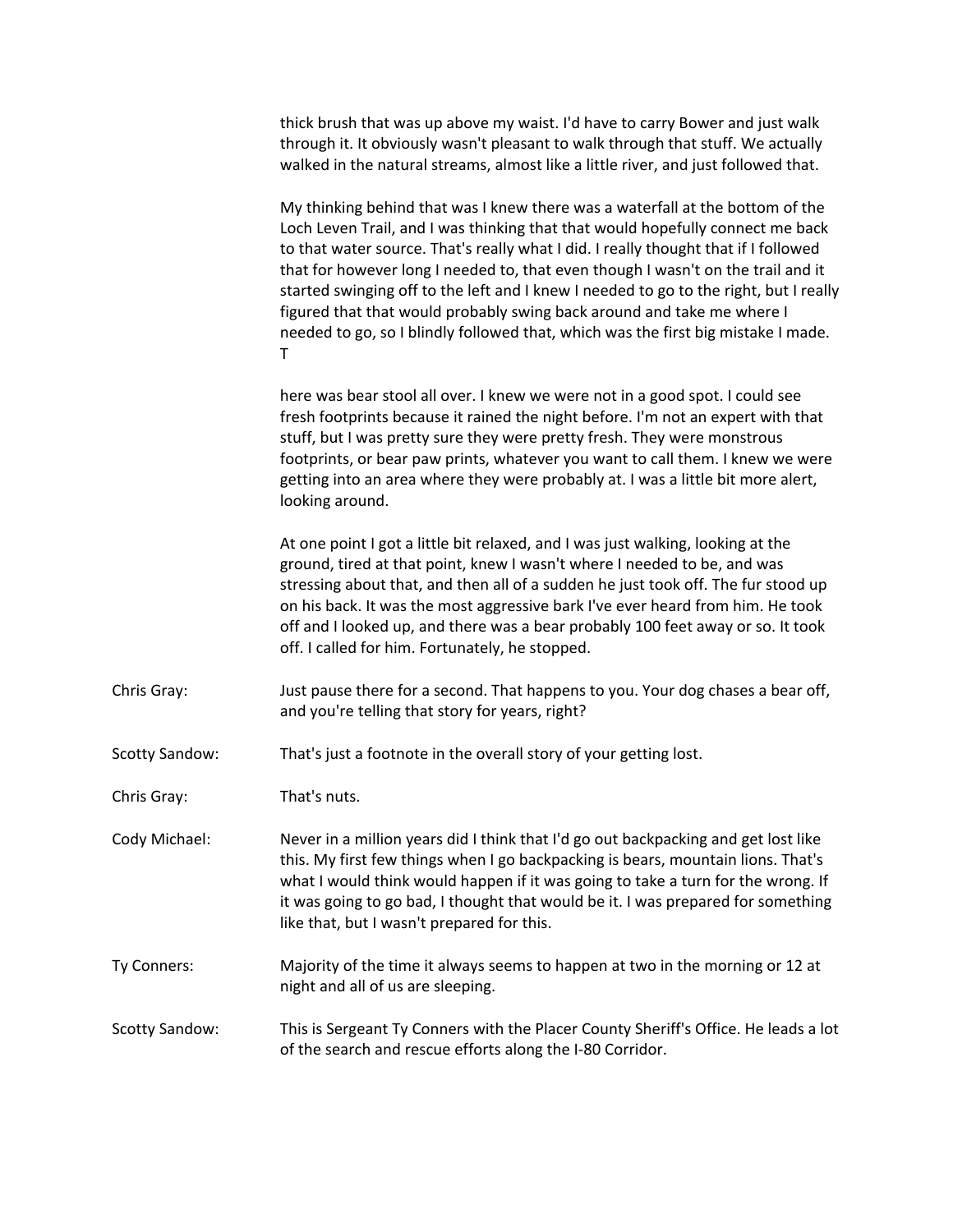| Ty Conners:           | When we do that call, we can assess the situation, we look at condition of the<br>person, their health, do they have medical issues, are they experienced, do they<br>have equipment. Weather conditions are huge, if it's going to be freezing at<br>night or not. There's a lot of factors we go into it to find out. Then the safety of<br>our own volunteers, sending them out into a situation, if it's real late at night<br>and there's a snowstorm coming, that we're probably going to wait. There's a<br>lot of factors that go into that.                                                                                                                                                                                                                                                                    |
|-----------------------|-------------------------------------------------------------------------------------------------------------------------------------------------------------------------------------------------------------------------------------------------------------------------------------------------------------------------------------------------------------------------------------------------------------------------------------------------------------------------------------------------------------------------------------------------------------------------------------------------------------------------------------------------------------------------------------------------------------------------------------------------------------------------------------------------------------------------|
|                       | Once we do make that decision, it goes on to it's called an envoy call-out, where<br>I call the next person, basically tell them what we need, depending on that<br>search. We called for ground searchers and K-9 handlers. Then we also asked for<br>motorcycle and four-by-four teams, because we're looking at the area. It's called<br>a hasty search. We go out and just try and throw people out in the field as fast<br>as possible. We mainly search known trail systems to look for signs.                                                                                                                                                                                                                                                                                                                    |
|                       | Once we do that call-out though, then we give a location where the [inaudible<br>00:11:14] is at, and give them an arrival time when they're going to show up.<br>Then once all the searchers come, we come up with our plan and start sending<br>out assignments.                                                                                                                                                                                                                                                                                                                                                                                                                                                                                                                                                      |
| Sam Shane:            | The end of day one of the search, there's still no sign of Cody Michaels, the 23-<br>year-old Rocklin man who went hiking near Donner Summit with his dog and<br>has not been seen since. Good evening, I'm Sam Shane.                                                                                                                                                                                                                                                                                                                                                                                                                                                                                                                                                                                                  |
| Christina James:      | I'm Christina James. The family last heard from him on Monday morning.                                                                                                                                                                                                                                                                                                                                                                                                                                                                                                                                                                                                                                                                                                                                                  |
| Cody Michael:         | 4:50, every single morning, I'd wake up. Obviously I didn't have an alarm. My<br>phone was dead. 4:50 every morning, as soon as that sun just barely started<br>peeking up, I would get up, pack up my stuff, and I started going. I'd just hike<br>that whole entire day from 4:50 in the morning until eight, 8:30 at night, just<br>trying to get out, following the streams. It obviously didn't work out, but I was<br>just thinking that these streams have to flow back towards that waterfall. I<br>wasted time going one way for maybe five, eight miles to a dead-end waterfall,<br>and then I'd have to hike that back, so that's half the day wasted right there.<br>Then I'd have to pick a different direction because I was just so disoriented I<br>didn't know where I was. I didn't know where to go. |
| <b>Scotty Sandow:</b> | How many miles do you think you were hiking on Tuesday? Rough guess.                                                                                                                                                                                                                                                                                                                                                                                                                                                                                                                                                                                                                                                                                                                                                    |
| Cody Michael:         | Over 20. Over 20, I really do, because I'd hike for three four hours to go one<br>way, and it'd be a dead-end waterfall, I'd have to hike that back and then go<br>another way. It was a lot.                                                                                                                                                                                                                                                                                                                                                                                                                                                                                                                                                                                                                           |
| Chris Gray:           | Are you even looking for anything edible out there? Would you have known<br>what might have been?                                                                                                                                                                                                                                                                                                                                                                                                                                                                                                                                                                                                                                                                                                                       |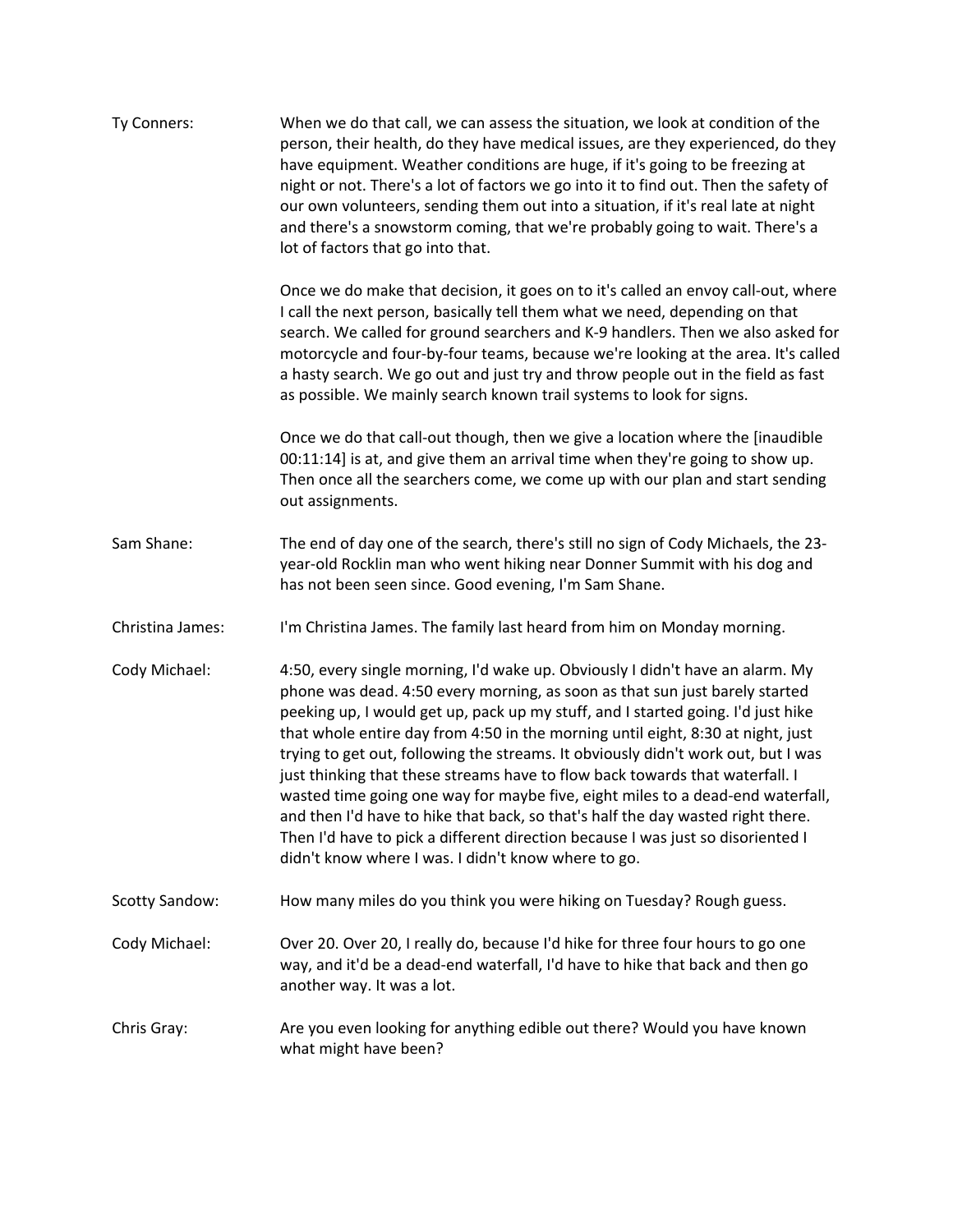Cody Michael: At that point, towards the end of the day, Tuesday maybe, but the earlier portion of it, I was just so focused on getting out. When you have hope, I had hope, it was early, I had so much time, and I'd follow these streams or I'd pick a direction and think, "All right, I'll just hike this for five miles. I have to run into something good." The food's not really on your mind. Towards the end of the day, you feel like nothing's working, you're hopeless, then the hunger starts to set in. I was looking for stuff. Yeah, I was. Scotty Sandow: On Monday night you'd told yourself, "All right, this kind of sucks, but I'll get through it. I'm just going to find my way out." How did that change on Tuesday night? Cody Michael: That changed. That changed. I was definitely starting to get pretty worried at that point. I had slipped. I don't like to make this over-dramatic or whatever, but I slipped that night by that waterfall. I was barefoot, which wasn't smart, but my shoes were soaking wet. I don't even know if I told anybody this, but I slipped and slammed my foot into a rock, and I thought I broke it. I could barely walk. It was fortunately just a bone bruise, which don't feel good. That night actually I woke up probably 20 times just from the pain of that and just not being in the most comfortable sleeping spot. I was really worried that I wasn't even going to be physically able to hike out of there. Speaker 2: The search for missing hiker Cody Micheal and his dog continues tonight near Donner Summit. A National Guard Lakota helicopter will fly the area with thermal-seeking cameras and night vision. That's according to a Placer County Sheriff's Office Facebook post tonight. Ty Conners: What happens if we exhaust our resources that we have and we need to add on to our searches and personnel, then we go through Cal OES, and we put in a call to them, it's a county Mutual Aid, and tell them what we need, that we need 30 type one ground searchers, we need more K-9. At that point they broadcast that out to the other county search and rescue teams to see if they can provide somebody. Scotty Sandow: What kind of assets or equipment is being utilized in a search like this? Ty Conners: This one I think we used everything except the kitchen sink. Again, we had K-9 out there trying to do different searches. We had our ground searchers, motorcycle, four-by-four team. We also went through National Guard with the helicopters, CHB's helicopter, and then the Air Force also brought in a helicopter to do night vision at night time, and they also brought in this nanotechnology to where it's real life as far as trackers, so we can see our searchers real time, which was very beneficial to see where they're at. I was stunned by the Air Force. It really was a huge effort on that. Scotty Sandow: Nanotechnology.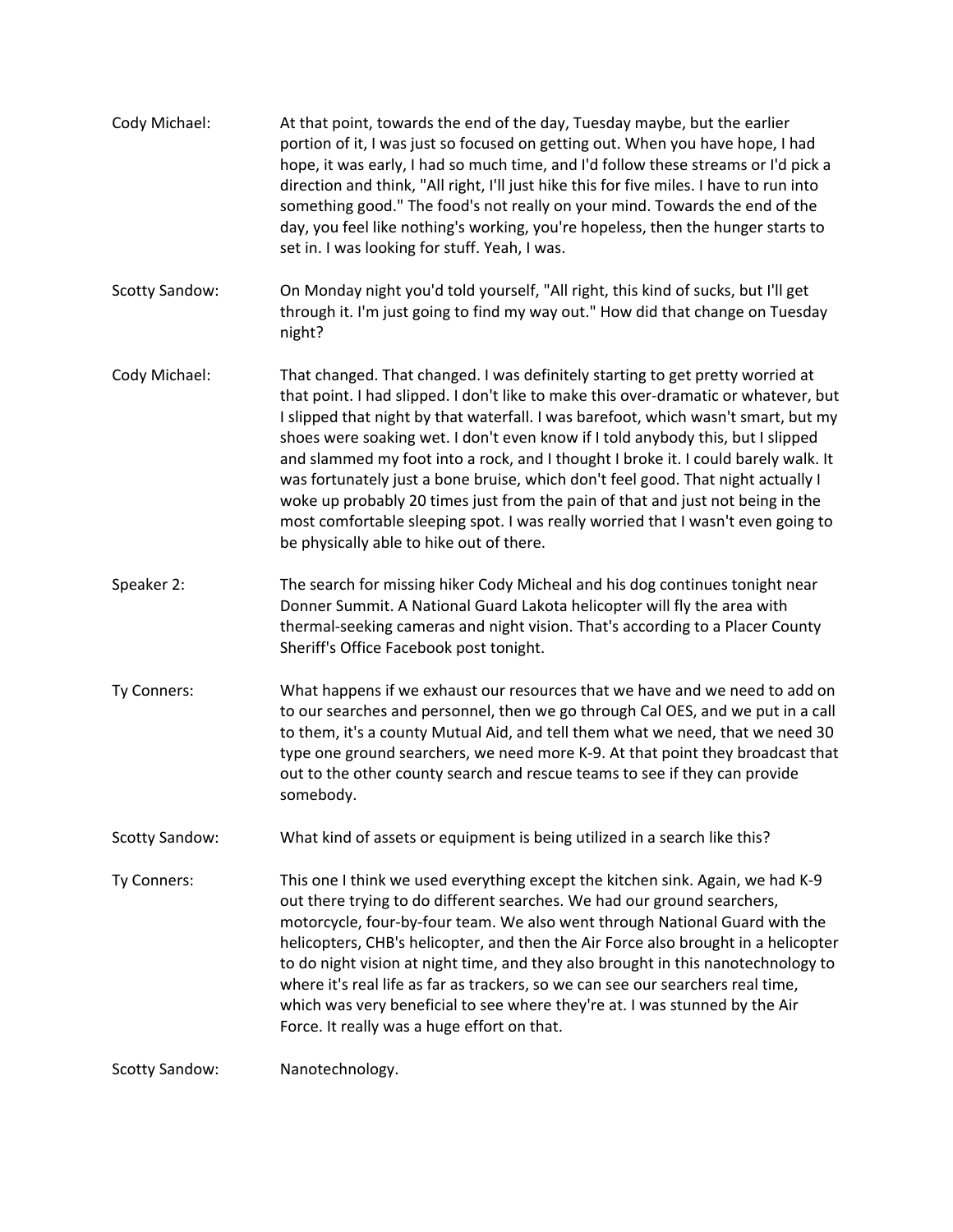| Ty Conners:           | Yes. It was pretty trick. You're sitting in the command post and you're looking on<br>a Google Map image and you're seeing each person as they're hiking around.                                                                                                                                                                                                                                                                                                                                                                                                                                        |
|-----------------------|---------------------------------------------------------------------------------------------------------------------------------------------------------------------------------------------------------------------------------------------------------------------------------------------------------------------------------------------------------------------------------------------------------------------------------------------------------------------------------------------------------------------------------------------------------------------------------------------------------|
| <b>Scotty Sandow:</b> | I've only seen that sort of thing in movies. Usually it involves aliens.                                                                                                                                                                                                                                                                                                                                                                                                                                                                                                                                |
| Ty Conners:           | It was something I've never dealt with before either. They're really trying to<br>push that out for search and rescue teams, because then again, you really can<br>see your search patterns and where they're at, because what happens with us is<br>that we have GPS and they do their way points and cookie crumbs as you're<br>hiking along. We can't download that until the teams get back from their search.<br>Then you download that and you can pose it on your map and you can see<br>where they searched. Their technology that they had, we had it live-time, so we<br>didn't have to wait. |
| Speaker 10:           | Family of a missing Rocklin hiker holding out hope tonight after day two comes<br>to an end and still no sign of their son.                                                                                                                                                                                                                                                                                                                                                                                                                                                                             |
| Speaker 11:           | Cody Michaels was expected to return Monday.                                                                                                                                                                                                                                                                                                                                                                                                                                                                                                                                                            |
| Cody Michael:         | I remember waking up Wednesday saying, "I have to get out of here. If I don't<br>get out of here today, I'm in serious trouble. To be honest, I might not make it."                                                                                                                                                                                                                                                                                                                                                                                                                                     |
| Dr. Rob Oldham:       | After a few days, even with mild dehydration, it compounds a little each day.                                                                                                                                                                                                                                                                                                                                                                                                                                                                                                                           |
| Chris Gray:           | That's Dr. Rob Oldham, Placer County's Public Health Officer.                                                                                                                                                                                                                                                                                                                                                                                                                                                                                                                                           |
| Dr. Rob Oldham:       | Where you could just really give up and start making poor decisions and have<br>just total mental and physical fatigue.                                                                                                                                                                                                                                                                                                                                                                                                                                                                                 |
| Cody Michael:         | I was going to jump into that river, and which I found out later that it was 60<br>miles to the next highway or whatever, next location where I would've been<br>okay, in Forest Hill. If I didn't have Bower, I probably would've done that, and I<br>wouldn't have made it.                                                                                                                                                                                                                                                                                                                           |
| Ty Conners:           | We did have our opportunity where I took Cody's dad with us to the top of the<br>mountain to get a good perspective. We went up in the Blackhawk because we<br>had to set a repeater up for our communications, so I asked him to go, which is<br>not very common, we don't get them involved that much, but I really wanted<br>him to get a good idea of what we're dealing with. Then once he saw that, it<br>definitely was an eye-opener for him.                                                                                                                                                   |
| Howard Michael:       | My eyes were glued out the window looking down, just looking for any kind of<br>sign. Then we get up to the top of the mountain. The helicopter can't touch<br>down exactly. It's not a level mountain of course, so there's no pad up there, so<br>they got close. Those pilots are amazing how they can control those big<br>machines. We all just bailed out. They went up and set up their repeater station.<br>I and the sergeant and one of the deputies walked around a big 360-degree                                                                                                           |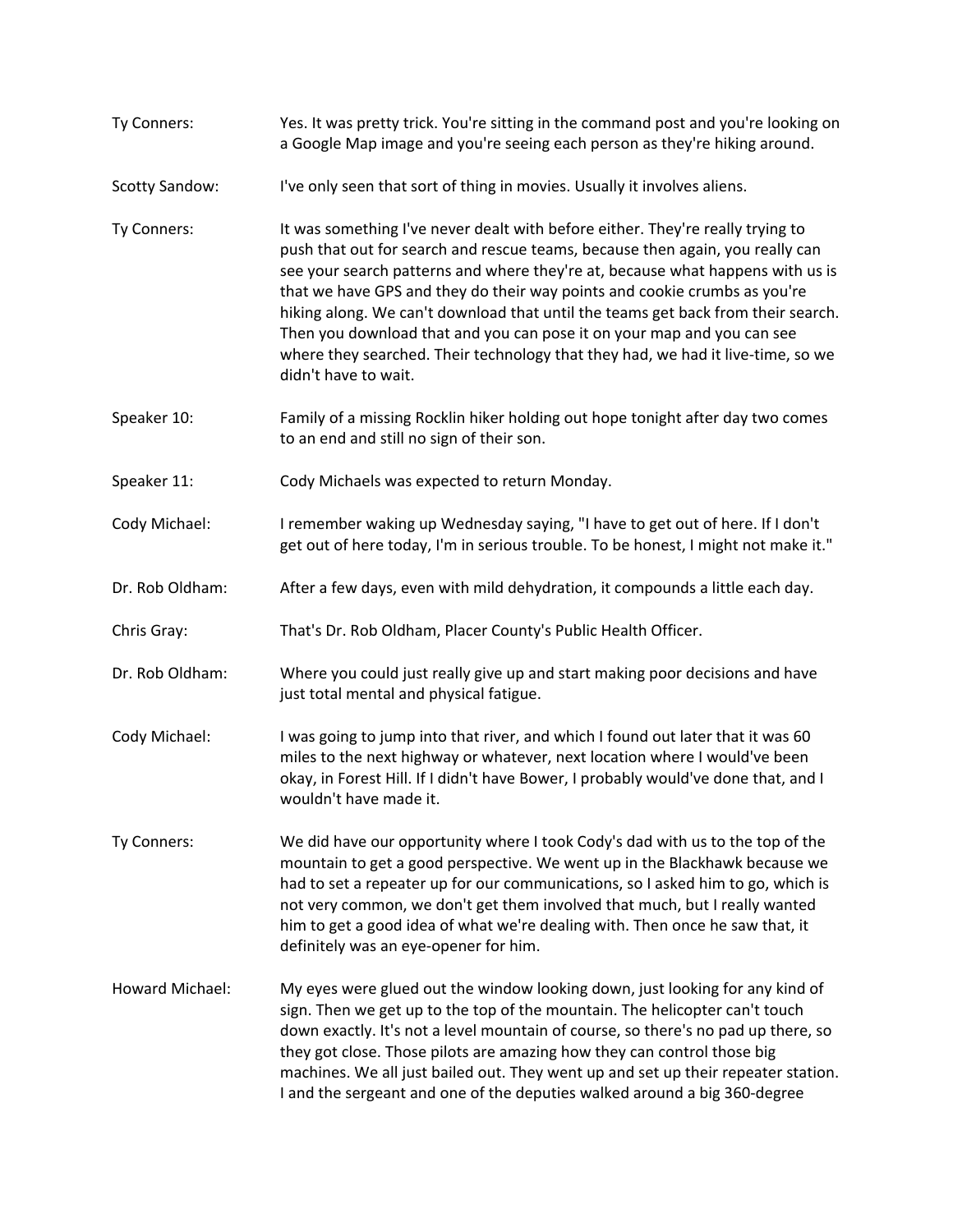|                       | circle around that mountain looking for any kind of sign. I've got a whistle that I<br>use for Bower, any of our animals, and the kids have heard it all their lives, so<br>they would know it was me in a heartbeat if they heard it, so I was doing my<br>whistle, hoping to hear something in return, a bark, a shout, a cry, something.                                                                                                                                                                                                                                                                                                                    |
|-----------------------|----------------------------------------------------------------------------------------------------------------------------------------------------------------------------------------------------------------------------------------------------------------------------------------------------------------------------------------------------------------------------------------------------------------------------------------------------------------------------------------------------------------------------------------------------------------------------------------------------------------------------------------------------------------|
| Ty Conners:           | It was a sad thing, seeing his dad out there whistling for his son and not getting<br>any reply back.                                                                                                                                                                                                                                                                                                                                                                                                                                                                                                                                                          |
| Howard Michael:       | The gravity of the situation was becoming more intense for me. Again, I could<br>see the weight on my wife. I knew driving home that night, that was going to be<br>a very difficult drive home.                                                                                                                                                                                                                                                                                                                                                                                                                                                               |
| Chris Gray:           | Thursday morning, day four.                                                                                                                                                                                                                                                                                                                                                                                                                                                                                                                                                                                                                                    |
| Cody Michael:         | I probably woke up at about seven and just sat there. I did walk around and look<br>for food. I was trying to find squirrels and anything I could possibly could,<br>because I was really hungry at that point. I knew Bower had to have been too,<br>so that's what I was doing that morning. I started another fire. I was grabbing<br>green, I don't know exactly what they are, but green brush that makes the fire<br>smoke. I was trying to make the smokiest fire I possibly could to signal someone,<br>but it doesn't work like the experts make it on TV. I tried that. I went around<br>looking for food. Bower was just in the tent the whole day. |
| Chris Gray:           | He's got some duct tape in his pack, figures why not, tapes the word "help" on a<br>nearby rock.                                                                                                                                                                                                                                                                                                                                                                                                                                                                                                                                                               |
| Cody Michael:         | A helicopter flew directly above me. I don't know who it was, could've been a<br>private helicopter. I think it was probably someone with search and rescue and<br>the whole operation. Like I've said and plenty of people have said, you have to<br>have bright clothing out there. They won't see you. You're like an ant. You're a<br>needle in a haystack.                                                                                                                                                                                                                                                                                                |
| <b>Scotty Sandow:</b> | When that helicopter, when you thought, "I'm close enough. There's a good<br>shot here," and the helicopter flies away, what's going through your head?                                                                                                                                                                                                                                                                                                                                                                                                                                                                                                        |
| Cody Michael:         | That was rough. I really thought that was it. I didn't think I was going to make it.<br>For me, it was like, "If they're not going to see me, there's no way this is going to<br>happen." Waking up Thursday, it was like, "I don't know. I'm just a 23-year-old<br>guy. I'm one person." I had a hard time thinking that this far into it, it's Thursday<br>morning now, I knew my parents would be trying to get someone or doing<br>anything they possibly could, but I was so far out at that point. I started to<br>doubt that there would be anyone looking for me at that point.                                                                        |
|                       | I really thought, "If they were looking for me, if a CHP helicopter did go out<br>there, maybe they would've called it by now." It's just one person, to be honest.<br>I don't know, but that's really what I was thinking. That was probably the most                                                                                                                                                                                                                                                                                                                                                                                                         |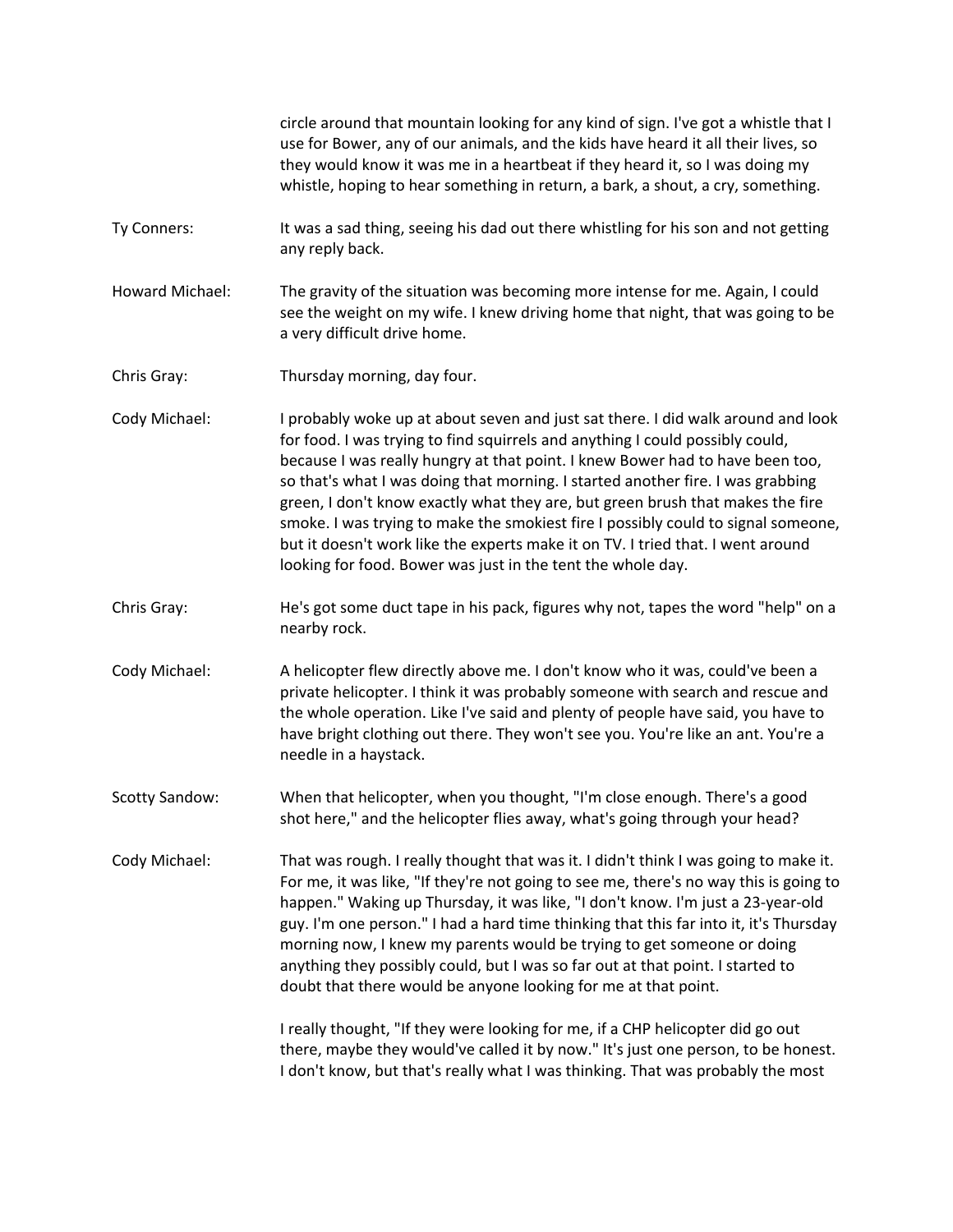crushing blow I've ever ... That was not fun, because I thought that was going to be it. I thought I was just going to have to sit up there and die. Chris Gray: At this point, if you can call it luck, Cody really has been. The weather's been reasonably temperate. It's been warm during the day, but on Thursday, that's all going to change. He doesn't know it yet, but there's a huge snowstorm forecast for that evening and the temperature's going to plummet. Scotty Sandow: He's soaking wet. He's wearing shorts. He's not prepared for the snow. The searchers know that, and so do his parents. Howard Michael: I had stayed optimistic and hopeful that they would find them. We had some pretty interesting stories to tell after they got them off the mountain, but on Thursday, driving up, my thoughts shifted pretty hard, and I began to prepare. What I thought I needed to do was prepare for the worst. I remember my sisterin-law driving me up, and I wouldn't have used those words and didn't around my wife at all, but I did around my sister-in-law. Then I told her I think we need to prepare ourselves for the worst. Cody Michael: From probably a mile to two miles away, I could hear it. I started to get up because I could hear it coming. I knew something was coming. As soon as it came over, my first thought was, "There's no way that thing's out here for me, but I'm going to get its attention." When it was getting closer and I finally realized that it saw me, I didn't stop. I was jumping, I was swinging that poncho thing around. I was doing anything I could to get its attention. Then one of the guys slid open the side of the helicopter the door, and I think I gave him a thumbs up and a signal like, "I see you." Once I realized he saw me, that was probably the best feeling I'll ever have in my entire life. Went from the worst an hour before to that it was I was probably shaking. I don't even know. It was the greatest feeling I've ever had in my life and probably will be. Howard Michael: This Blackhawk flew right over the top of us, and I knew instantly that that meant something. I just didn't know what. This woman who was very serious and in charge, doing her job extremely well, is the one I'm expecting to walk out of the command post and walk our way, and sure enough, the door opens, and she comes walking out. I remember looking at my wife, and I said, "I think she's got good news." We were just stationed there. We just stood there. We didn't walk toward her. We just stood there waiting for her to walk toward us. She was closing this 40-yard gap. She got about halfway, and a little more than halfway away from us, I guess, and she says, "I know if I ever need a miracle in my life, I know which family I come and ask to pray." My wife, being completely moved by that statement, just hit the ground. I remember clapping my hands and walking toward the command post officer at

that point and just giving her a big hug. Obviously the new you wanted.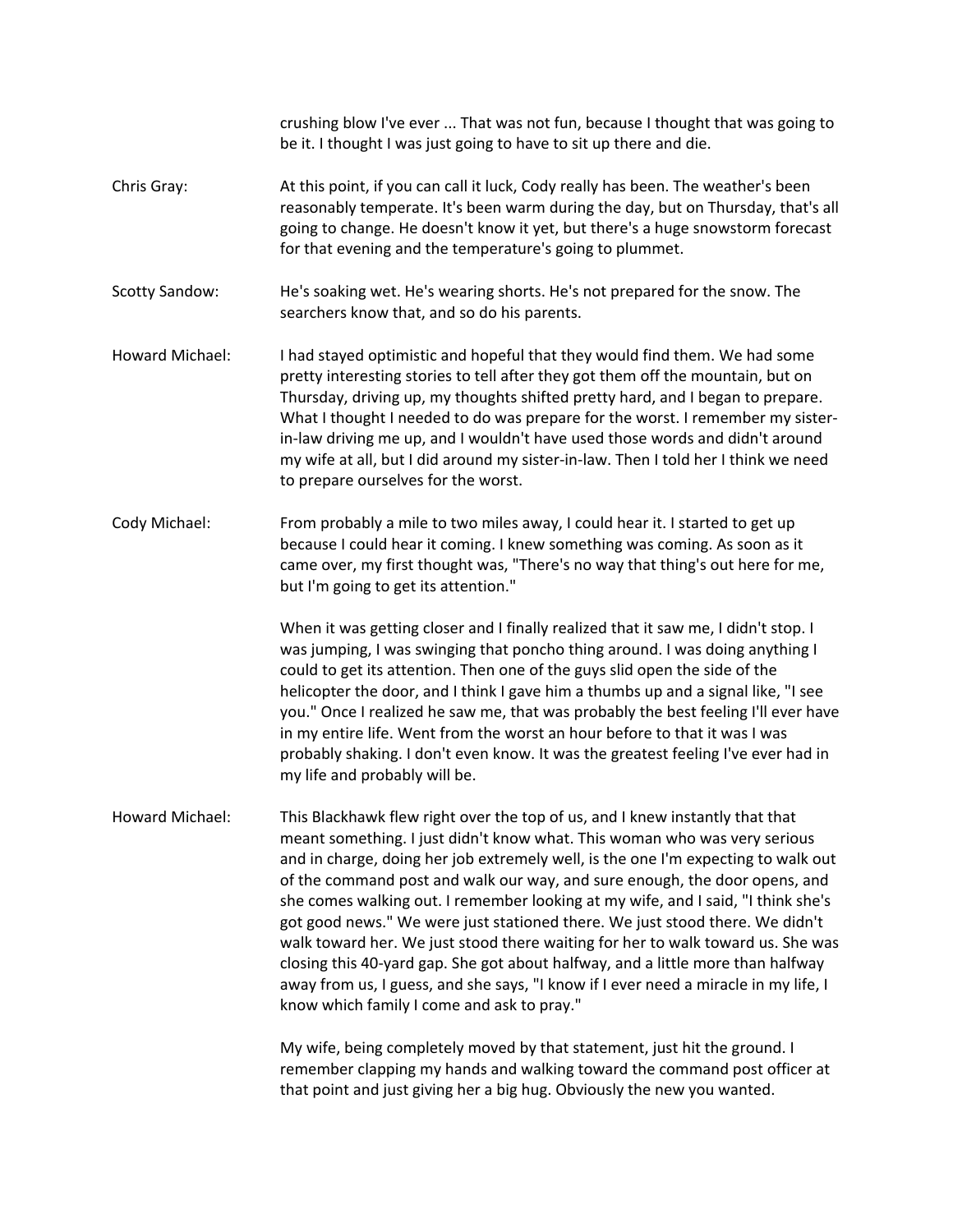| Cody Michael:         | I remember looking out the window as we were flying back. That thing, I don't<br>know how much ground it covers per minute or whatever, but we were up<br>there. It was probably a six-minute flight. That set in, like, "Holy cow, how did I<br>get that far away?" I quickly figured out that there was an operation like people<br>are looking for me, so I remember he took a picture of me and he took a picture<br>of my little camp that I had set up. He shows me it and he goes, "Dude, you're<br>kind of a big deal right now. This is all over Facebook." I just looked at him. I was<br>super confused. I go, "I don't even have a Facebook. What are you talking<br>about?" He's like, "People want to see that you're okay. That's what this is for." |
|-----------------------|---------------------------------------------------------------------------------------------------------------------------------------------------------------------------------------------------------------------------------------------------------------------------------------------------------------------------------------------------------------------------------------------------------------------------------------------------------------------------------------------------------------------------------------------------------------------------------------------------------------------------------------------------------------------------------------------------------------------------------------------------------------------|
| Chris Gray:           | What's the first thing you say to him?                                                                                                                                                                                                                                                                                                                                                                                                                                                                                                                                                                                                                                                                                                                              |
| Howard Michael:       | That's a great question. Nothing was said at first. When I first saw him, he was<br>probably maybe 25 feet away. My wife was with me. As soon as we saw him, we<br>made a beeline toward each other. We didn't say anything at first. We just<br>embraced and looked into his eyes as he was walking toward me. It was quite<br>emotional, of course. I think we had to collect ourselves and gather our breath,<br>like what I'm doing now. I remember telling him I loved him.                                                                                                                                                                                                                                                                                    |
| <b>Scotty Sandow:</b> | What was the first thing you said to your mom and dad?                                                                                                                                                                                                                                                                                                                                                                                                                                                                                                                                                                                                                                                                                                              |
| Cody Michael:         | Probably, "I'm sorry." I honestly don't know. I just gave them a hug. We were all<br>crying. I think probably just, "I'm sorry."                                                                                                                                                                                                                                                                                                                                                                                                                                                                                                                                                                                                                                    |
| Chris Gray:           | Met Cody for the first time today. Incredible hearing his story firsthand. He<br>seems very humbled by having been through this. What kind of change have<br>you seen in him?                                                                                                                                                                                                                                                                                                                                                                                                                                                                                                                                                                                       |
| Howard Michael:       | That's a good way to put it. He's had many occasions where he's gone off to do<br>things. I've actually had to cool his jets several times. I don't know that I'm going<br>to see that side of him anymore. I think he's extremely humbled by the fact that<br>so many people did what they did to get him back home safe. I told him, I said,<br>"I think it's your responsibility to make sure you give all that you can back, in<br>one form or another. You probably will not know that it saved a life by getting<br>this information out there, but there's a good chance it will, and that's why we<br>got to do this."                                                                                                                                      |
| Cody Michael:         | Go with a group. Tell people where you're at. Tell people where you're going so<br>if you aren't back, people know where to go look for you, because there is a<br>huge group of people that are awesome that will spend countless hours looking<br>for you. Get out in the open. It took me a while to do it, but get out in the open.<br>I would recommend you try to get out for a little bit, but once you really are in a<br>situation where you don't have a clue what to do, get out in the open and let<br>the experts come find you. They say hug a tree.                                                                                                                                                                                                  |
| Ty Conners:           | Hug a tree. If you're lost, stay where you're at. Don't go mobile. Obviously, a lot<br>of places you hike, you don't have cell service, but there's a lot of things in the                                                                                                                                                                                                                                                                                                                                                                                                                                                                                                                                                                                          |